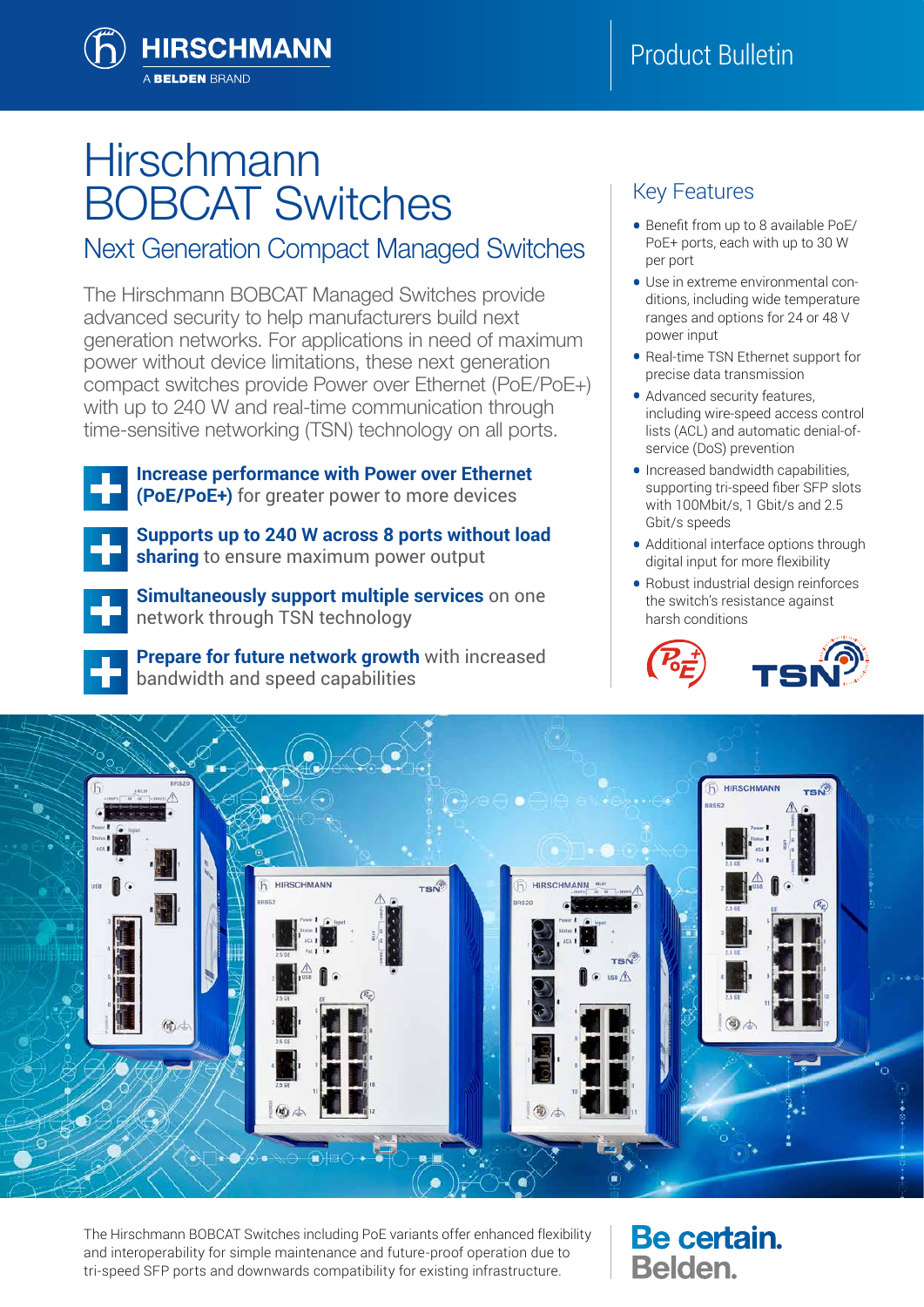







#### Maximum Power and Flexibility in One

Upgrade your infrastructure with compact managed switches with a unique combination of real-time capability, security and high power PoE/PoE+ support – so you can rest easy knowing your system is getting the performance its devices need.

#### Real-Time Communication and Advanced Industrial Security

Today's robust and high-performance operations benefit from the Industrial Internet of Things (IIoT) by connecting their devices through a centralized, local cloud. The Hirschmann BOBCAT Switches are the first on the market to enable real-time communication using TSN. Industrial applications require this capability to maximize performance and security, especially when under demanding conditions.

To effectively support the increasing real-time communication requirements in industrial settings, a strong Ethernet network backbone is essential. These compact managed switches allow for expanded bandwidth capabilities by adjusting your SFPs from 1 to 2.5 Gigabit – requiring no change to the appliance.

Enhanced network security is another critical component of any future-facing network. The Hirschmann BOBCAT Switches support HiOS software and feature several compelling security elements, including:

- IEEE 802.1x port-based access control
- Varying privilege levels
- Configurable password policies
- Security status monitor
- Audit trail

These capabilities deliver more network reliability to reduce latency and ensure an uninterrupted production process.

#### Applications

The Hirschmann BOBCAT Switches are an ideal solution for classic automation applications that require real-time communication, low latency, and the simultaneous synchronization of data and information to control operations.In addition the PoE option adds the power to support the growing demand of energy-hungry devices, such as pan-tilt-zoom cameras or wireless access points. The appliance is best for engineers, system integrators and machine builders looking for a powerful and future-proof device.

#### Markets

The need for more PoE power is growing across many sectors, especially physical security and production automation applications. With additional security and realtime features the compact managed switches are an essential appliance relevant to many industrial markets, including automotive, manufacturing, machine building, water management and oil and gas. The Hirschmann BOBCAT Switches are also applicable in transportation and power management applications, helping to deliver critical real-time information, like deterministic signaling and energy flow.



The Hirschmann BOBCAT Switches are a cost-effective and high-performance solution that enables increased bandwidth and improved network reliability.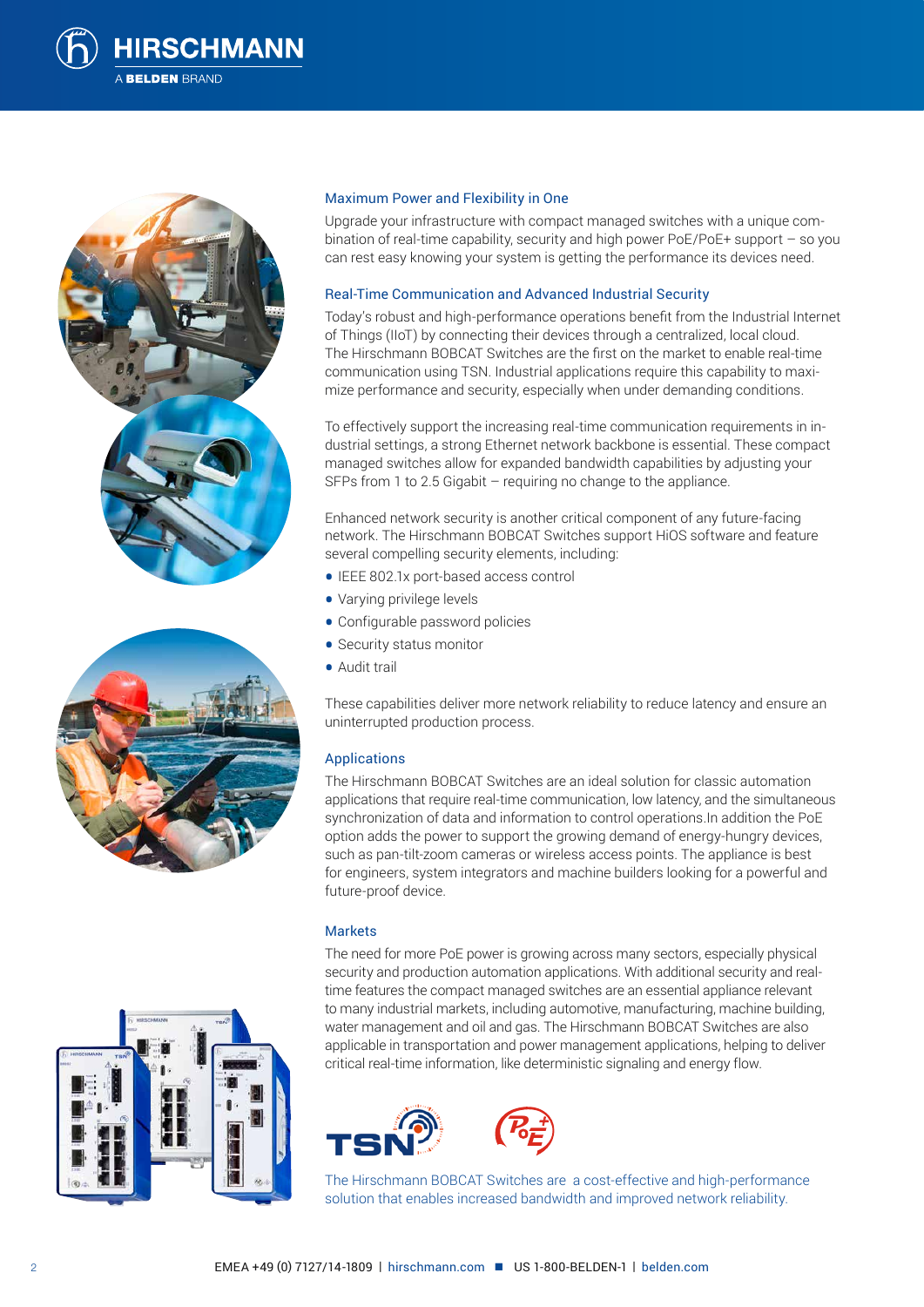## Technical Information

| <b>Product Description Switch</b>              |                                                                                                                                                                                                                                                                                                                                                                                                                                                                         |                                                                                         |                                                                     |                                                                         |  |  |  |
|------------------------------------------------|-------------------------------------------------------------------------------------------------------------------------------------------------------------------------------------------------------------------------------------------------------------------------------------------------------------------------------------------------------------------------------------------------------------------------------------------------------------------------|-----------------------------------------------------------------------------------------|---------------------------------------------------------------------|-------------------------------------------------------------------------|--|--|--|
| <b>Type</b>                                    | BRS2                                                                                                                                                                                                                                                                                                                                                                                                                                                                    | <b>BRS3</b>                                                                             | <b>BRS4</b>                                                         | <b>BRS5</b>                                                             |  |  |  |
| Description                                    | Managed, Industrial Ethernet Switch DIN Rail, fanless design, up to 12 ports and up to 4 fiber ports                                                                                                                                                                                                                                                                                                                                                                    |                                                                                         |                                                                     |                                                                         |  |  |  |
| Port Type and Quantity                         | Fast Ethernet with up to<br>3 SC/ST fiber ports or<br>4 SFP ports                                                                                                                                                                                                                                                                                                                                                                                                       | Fast Ethernet with up to<br>4 dual-speed 100/1000 Mbit/s<br>SFP ports                   | All Gigabit with up to<br>4 dual-speed 100/1000 Mbit/s<br>SFP ports | All Gigabit with up to<br>4 tri-speed 100/1000/2500 Mbit/s<br>SFP ports |  |  |  |
| <b>Additional Interfaces</b>                   |                                                                                                                                                                                                                                                                                                                                                                                                                                                                         |                                                                                         |                                                                     |                                                                         |  |  |  |
| <b>Local Management and Device Replacement</b> | USB-C                                                                                                                                                                                                                                                                                                                                                                                                                                                                   |                                                                                         |                                                                     |                                                                         |  |  |  |
| Digital Input                                  | 1 x plug-in terminal block, 2-pin                                                                                                                                                                                                                                                                                                                                                                                                                                       |                                                                                         |                                                                     |                                                                         |  |  |  |
| <b>Power over Ethernet</b>                     |                                                                                                                                                                                                                                                                                                                                                                                                                                                                         |                                                                                         |                                                                     |                                                                         |  |  |  |
| Port Type and Quantity*                        | 8 ports; PoE/PoE+ (IEEE 802.3af/at) 90 W/24 V or 240 W/54 V                                                                                                                                                                                                                                                                                                                                                                                                             |                                                                                         |                                                                     |                                                                         |  |  |  |
| <b>Power Requirements</b>                      |                                                                                                                                                                                                                                                                                                                                                                                                                                                                         |                                                                                         |                                                                     |                                                                         |  |  |  |
| Operating Voltage*                             |                                                                                                                                                                                                                                                                                                                                                                                                                                                                         | 12 - 48 V DC and 24 VAC (redundant); 24 V DC or 48/54 V DC (redundant) for PoE variants |                                                                     |                                                                         |  |  |  |
| <b>Power Consumption</b>                       | 5 up to 20 W (plus PoE power consumption)                                                                                                                                                                                                                                                                                                                                                                                                                               |                                                                                         |                                                                     |                                                                         |  |  |  |
| <b>Mechanical Construction</b>                 |                                                                                                                                                                                                                                                                                                                                                                                                                                                                         |                                                                                         |                                                                     |                                                                         |  |  |  |
| Dimensions (W x H x D) mm                      | 71/87/123 mm* x 140 mm x 110 mm metal housing<br>57/73/109 mm* x 138 mm x 109 mm PC-ABS housing                                                                                                                                                                                                                                                                                                                                                                         |                                                                                         |                                                                     |                                                                         |  |  |  |
| Housing                                        | PC-ABS or metal                                                                                                                                                                                                                                                                                                                                                                                                                                                         |                                                                                         |                                                                     |                                                                         |  |  |  |
| Weight                                         | 380 g up to 570 g (PC-ABS); 870 g up to 1450 g (metal)                                                                                                                                                                                                                                                                                                                                                                                                                  |                                                                                         |                                                                     |                                                                         |  |  |  |
| <b>Protection class</b>                        | IP30 (PC-ABS), IP30 (metal housing), IP40 (metal housing)                                                                                                                                                                                                                                                                                                                                                                                                               |                                                                                         |                                                                     |                                                                         |  |  |  |
| <b>Software</b>                                |                                                                                                                                                                                                                                                                                                                                                                                                                                                                         |                                                                                         |                                                                     |                                                                         |  |  |  |
| Supported HiOS Software Levels                 | Layer 2 Standard (L2S) or Layer 2 Advanced (L2A) (later software release)                                                                                                                                                                                                                                                                                                                                                                                               |                                                                                         |                                                                     |                                                                         |  |  |  |
| <b>Software Layer 2</b>                        |                                                                                                                                                                                                                                                                                                                                                                                                                                                                         |                                                                                         |                                                                     |                                                                         |  |  |  |
| Management                                     | TFTP; SFTP; SCP; SSHv2; HTTP; HTTPS; Traps; SNMP v1/v2/v3; LLDP (802.1AB); LLDP-MED; Telnet                                                                                                                                                                                                                                                                                                                                                                             |                                                                                         |                                                                     |                                                                         |  |  |  |
| <b>Diagnostics</b>                             | MAC Notification; Signal Contact; Device Status Indication; LEDs; RMON (1,2,3,9); System Information; Self-Tests on Cold Start;<br>SFP Management; Configuration Check Dialog; Switch Dump; Port Mirroring 1:1 and N:1                                                                                                                                                                                                                                                  |                                                                                         |                                                                     |                                                                         |  |  |  |
| Configuration                                  | Configuration Fingerprint; Text-based Configuration File (XML); BOOTP/DHCP Client with Auto-Configuration; AutoConfiguration Adapter<br>ACA22-USB-C; Command Line Interface (CLI); CLI Scripting; Full-featured MIB Support; Web-based Management; Context-sensitive Help;<br>Automatic configuration undo (roll-back); DHCP Server per Port and Pools per VLAN                                                                                                         |                                                                                         |                                                                     |                                                                         |  |  |  |
| Security                                       | MAC based port security; Access to Management restricted by VLAN; Device Security Indication; Audit Trail; CLI Logging; HTTPS Certificate<br>Management; Appropriate Use Banner; Configurable Password Policy; Configurable Number of Login Attempts; SNMP Logging; Multiple<br>Privilege Levels; Local User Management; Remote Authentication via RADIUS; User Account Locking; Access Control Lists (ACL), Ingress<br><b>VLAN-based ACL</b>                           |                                                                                         |                                                                     |                                                                         |  |  |  |
| <b>Redundancy Functions</b>                    | Link Aggregation with LACP; RSTP 802.1D-2004 (IEC62439-1); RSTP Guards; MRP (Media Redundancy Protocol IEC62439-2);<br>HIPER-Ring Client; Redundant Network Coupling                                                                                                                                                                                                                                                                                                    |                                                                                         |                                                                     |                                                                         |  |  |  |
| Switching                                      | Independent VLAN Learning; Fast Aging; Static Unicast/Multicast Address Entries; QoS / Port Prioritization (802.1D/p);<br>TOS/DSCP Prioritization; Interface Trust Mode; CoS Queue Management; Flow Control (802.3X); Egress Interface Shaping;<br>Ingress Storm Protection; VLAN (802.10); IGMP Snooping Querier (v1, v2, v3); Multiple Registration Protocol (MRP); GARP VLAN (GVRP);<br>Voice VLAN; GARP Multicast (GMRP); Multiple VLAN (MVRP); Multiple MAC (MMRP) |                                                                                         |                                                                     |                                                                         |  |  |  |
| <b>Standardized Real-Time Ethernet</b>         | TSN, Time Sensitive Network (later software release)                                                                                                                                                                                                                                                                                                                                                                                                                    |                                                                                         |                                                                     |                                                                         |  |  |  |
| <b>Time Synchronization</b>                    | Buffered Real Time Clock; SNTP Server and Client: PTPv2 TC (later software release)                                                                                                                                                                                                                                                                                                                                                                                     |                                                                                         |                                                                     |                                                                         |  |  |  |
| Miscellaneous                                  | Port power down, manual cable crossing; digital IO management                                                                                                                                                                                                                                                                                                                                                                                                           |                                                                                         |                                                                     |                                                                         |  |  |  |
| Information                                    |                                                                                                                                                                                                                                                                                                                                                                                                                                                                         | Please note that the feature set available at product launch can be different.          |                                                                     |                                                                         |  |  |  |
| <b>Ambient Conditions</b>                      |                                                                                                                                                                                                                                                                                                                                                                                                                                                                         |                                                                                         |                                                                     |                                                                         |  |  |  |
| <b>Operating Temperature</b>                   | 0 °C to 60 °C, or -40 °C to +70 °C, optional conformal coating                                                                                                                                                                                                                                                                                                                                                                                                          |                                                                                         |                                                                     |                                                                         |  |  |  |
| Relative Humidity (non-condensing)             | 1% to 95%                                                                                                                                                                                                                                                                                                                                                                                                                                                               |                                                                                         |                                                                     |                                                                         |  |  |  |
| <b>Approvals Configurable</b>                  |                                                                                                                                                                                                                                                                                                                                                                                                                                                                         |                                                                                         |                                                                     |                                                                         |  |  |  |
| Safety of Industrial Control Equipment*        | EN62368-1, EN 61131-2, UL61010-2-201 **                                                                                                                                                                                                                                                                                                                                                                                                                                 |                                                                                         |                                                                     |                                                                         |  |  |  |
| Ship*                                          | GL/DNV **                                                                                                                                                                                                                                                                                                                                                                                                                                                               |                                                                                         |                                                                     |                                                                         |  |  |  |
| Hazardous Locations*                           | ANSI/UL 121201**, ATEX (2014/34/EU) **, IECEx**                                                                                                                                                                                                                                                                                                                                                                                                                         |                                                                                         |                                                                     |                                                                         |  |  |  |
| Transportation*                                | NEMA TS2, EN50121-4                                                                                                                                                                                                                                                                                                                                                                                                                                                     |                                                                                         |                                                                     |                                                                         |  |  |  |
| <b>Accessories</b>                             |                                                                                                                                                                                                                                                                                                                                                                                                                                                                         |                                                                                         |                                                                     |                                                                         |  |  |  |
| Device Replacement and Logging                 | ACA22-USB-C (EEC)                                                                                                                                                                                                                                                                                                                                                                                                                                                       |                                                                                         |                                                                     |                                                                         |  |  |  |
| * Depending on the selected variant            |                                                                                                                                                                                                                                                                                                                                                                                                                                                                         |                                                                                         |                                                                     |                                                                         |  |  |  |

\*\*Approvals pending

**NOTE:** These are the prominent technical specifications. For complete technical specifications visit: [catalog.belden.com](https://catalog.belden.com/index.cfm?event=browse&c=Category_187177&n=10&sr=1&sby=relevancy)